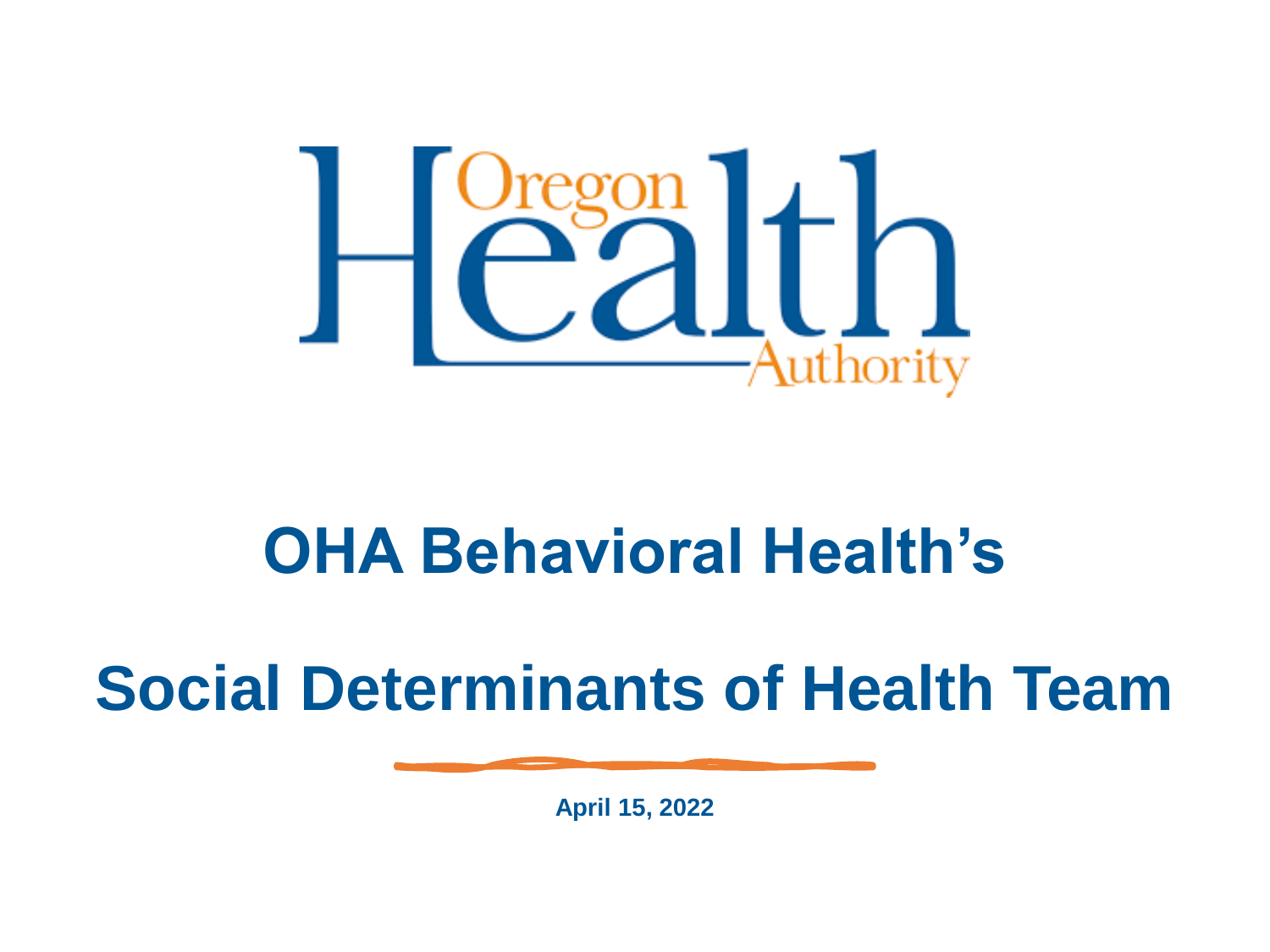# **Pregon**<br>Calt



## **Introductions:**

Program Manager – *George Carrillo* Program Implementation Lead – *LaDonna Lofland*  Neighborhood & Physical Environment Lead – *Ray Miller*  Housing Development Coordinator – *Susan Lind* Housing Investment Coordinator – *Richard Malloy*  Program Service Coordinator – *Andrea Poe*  Program Service Coordinator – *Felicia Fournier*  Project Development Coordinator – *Blanca Barocio* Project Development Coordinator – *Pablo Garcia* Research Intern – *Vanlena Le* Rental Assistance Coordinator – *Vivienne (LaNae) Bowles* TANF BH Pilot Program Coordinator – *Cailin Osborne* Birth Certificate & BH Projects Coordinator – *Lisa Espinosa*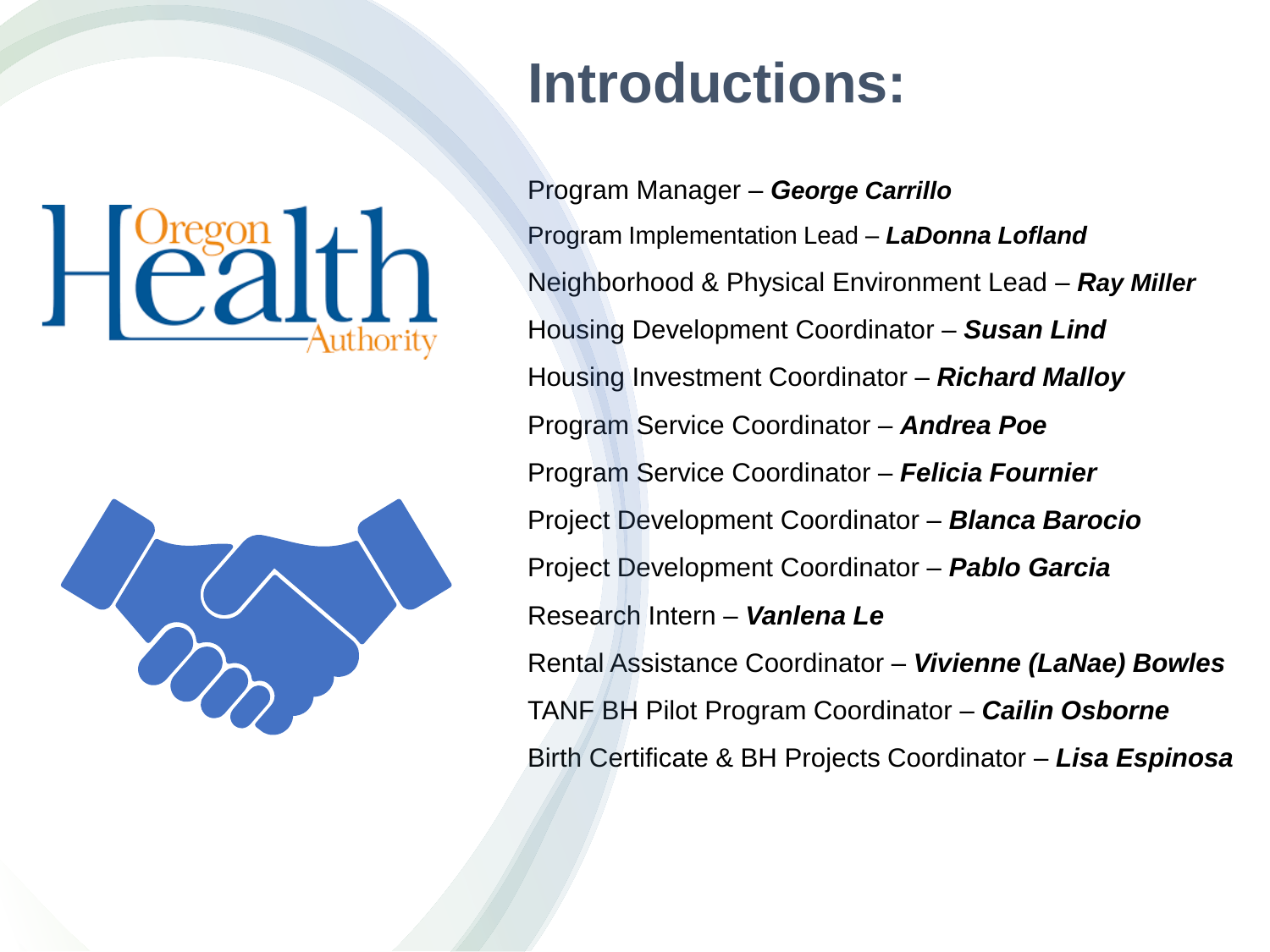# **Social Determinants of Health**

**Access to Education Economic Stability Access to Quality Health Care Neighborhood & Physical Environment Social & Community Integration**



| <b>SDOH Mission</b>                  | As the Social Determinants of Health Team, we strive to be<br>equity in action, in service to Oregon communities.                                                                                                                                                                                                                                                      |
|--------------------------------------|------------------------------------------------------------------------------------------------------------------------------------------------------------------------------------------------------------------------------------------------------------------------------------------------------------------------------------------------------------------------|
| <b>Foundational</b><br><b>Goals:</b> | 1. Engaging Oregon communities through shared leadership<br>and decision-making will aid us in addressing systemic and<br>institutional inequities.<br>2. Increasing residential treatment facility capacity and housing<br>services will lead to improved stability and overall better<br>outcomes in the social determinants of health domains in<br>people's lives. |

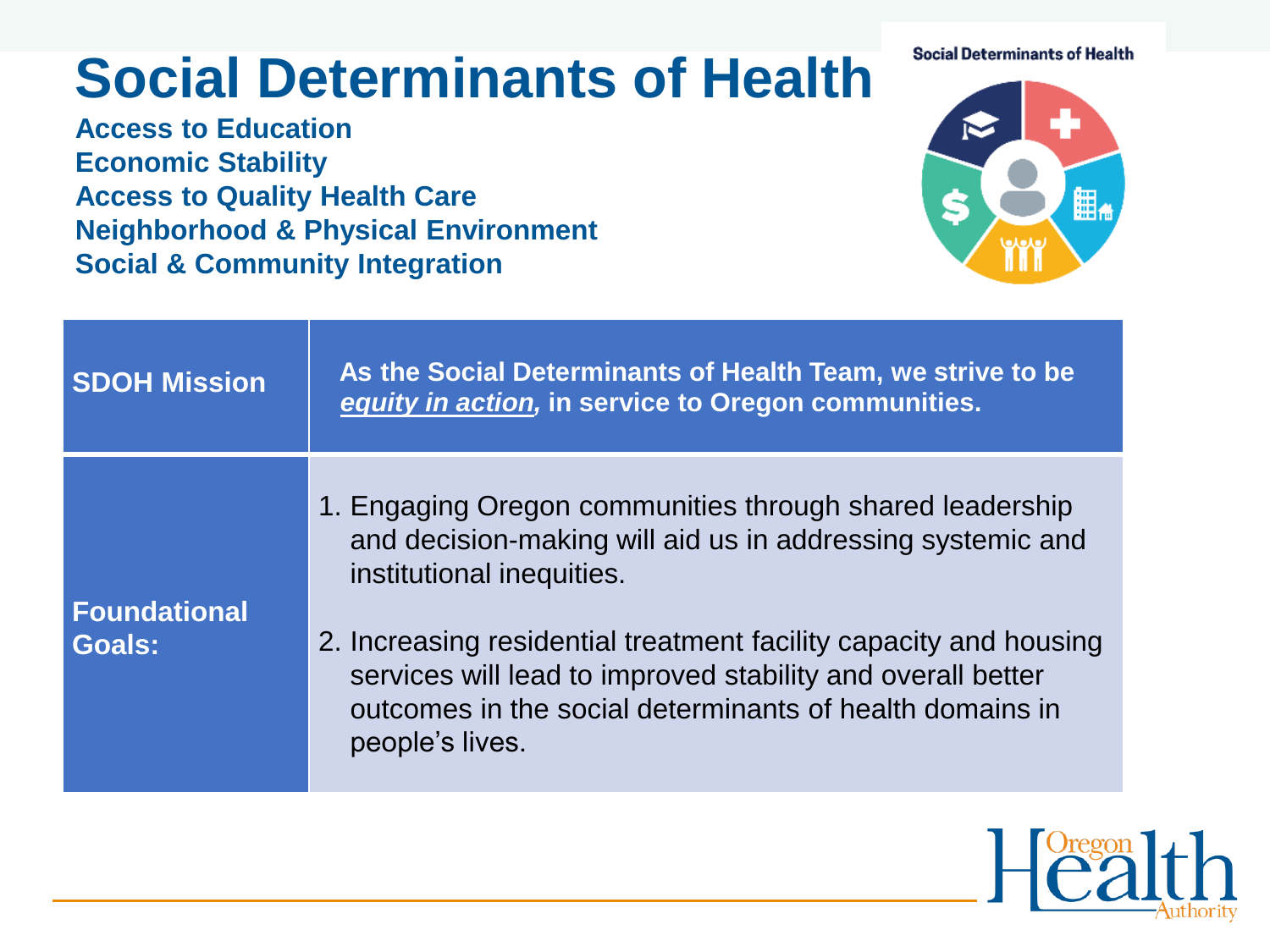# **Regional Development & Innovation Initiative**



#### ➢ **Funded under HB 5024**

Includes \$65 million in one-time funds available through the American Rescue Plan Act and \$65 million from General Funds.

- Intended to be allocated for capital, startup, and operations costs related to increasing statewide capacity of residential facilities and housing.
- Serving people with behavioral health conditions.
- Phased rollout with oversight and consultation at all steps of planning and implementation.
- **First Request for Proposal issued on** December 30, 2021
- Next solicitation will be issued on April 29, 2022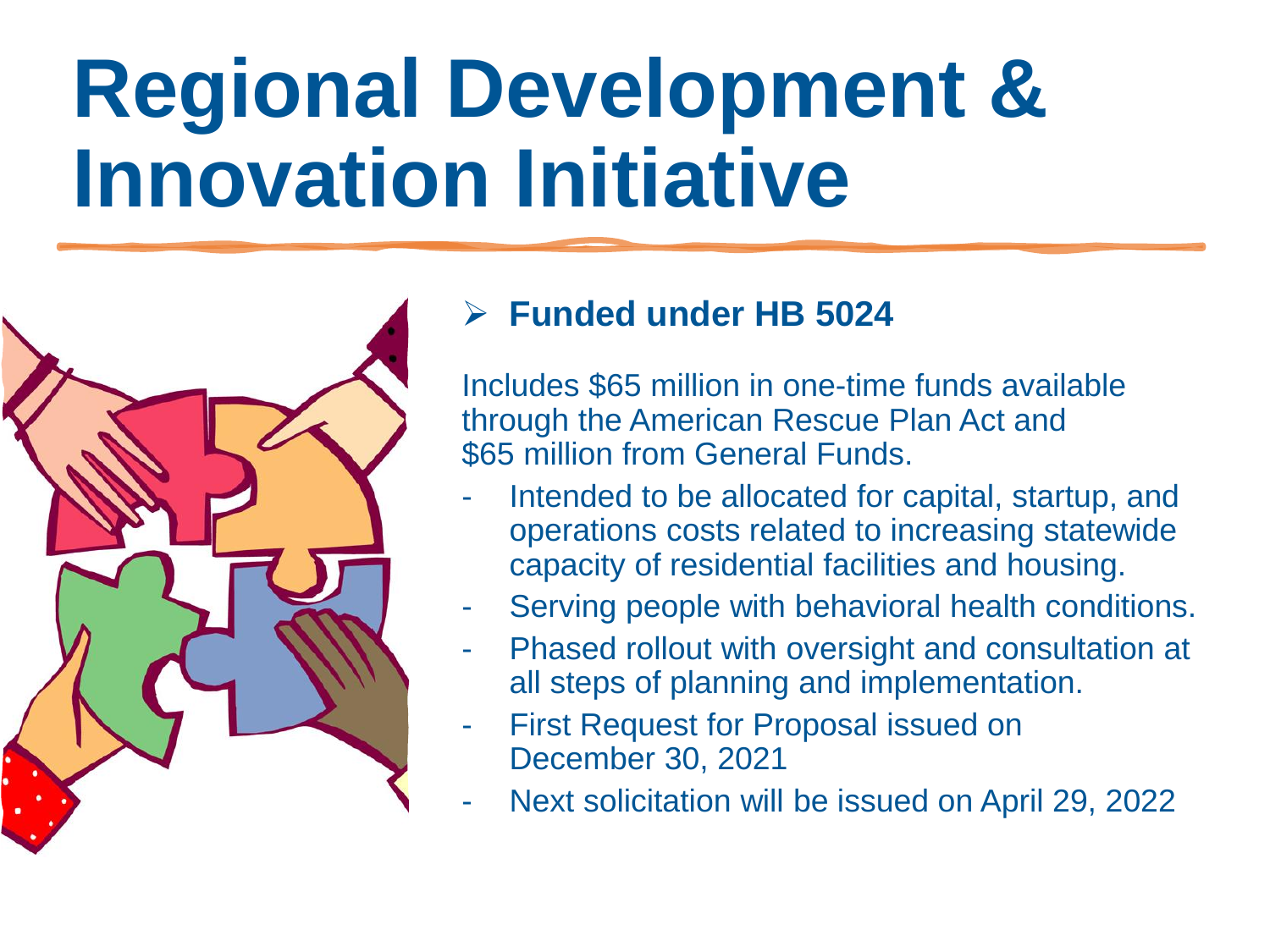# **Neighborhood & Physical Environment Team**



#### **Who We Are & Why We Come to Work:**

"At the end of the day I want to help all Oregonians." ~ Ray Miller

"Communities can only thrive and grow with a home for everyone" ~ Susan Lind

"Passion for helping people." ~ Rich Malloy

"Making a difference in the community."  $\sim$  Andrea Poe

"Ensuring all people are heard, seen, and represented." ~ Felicia Fournier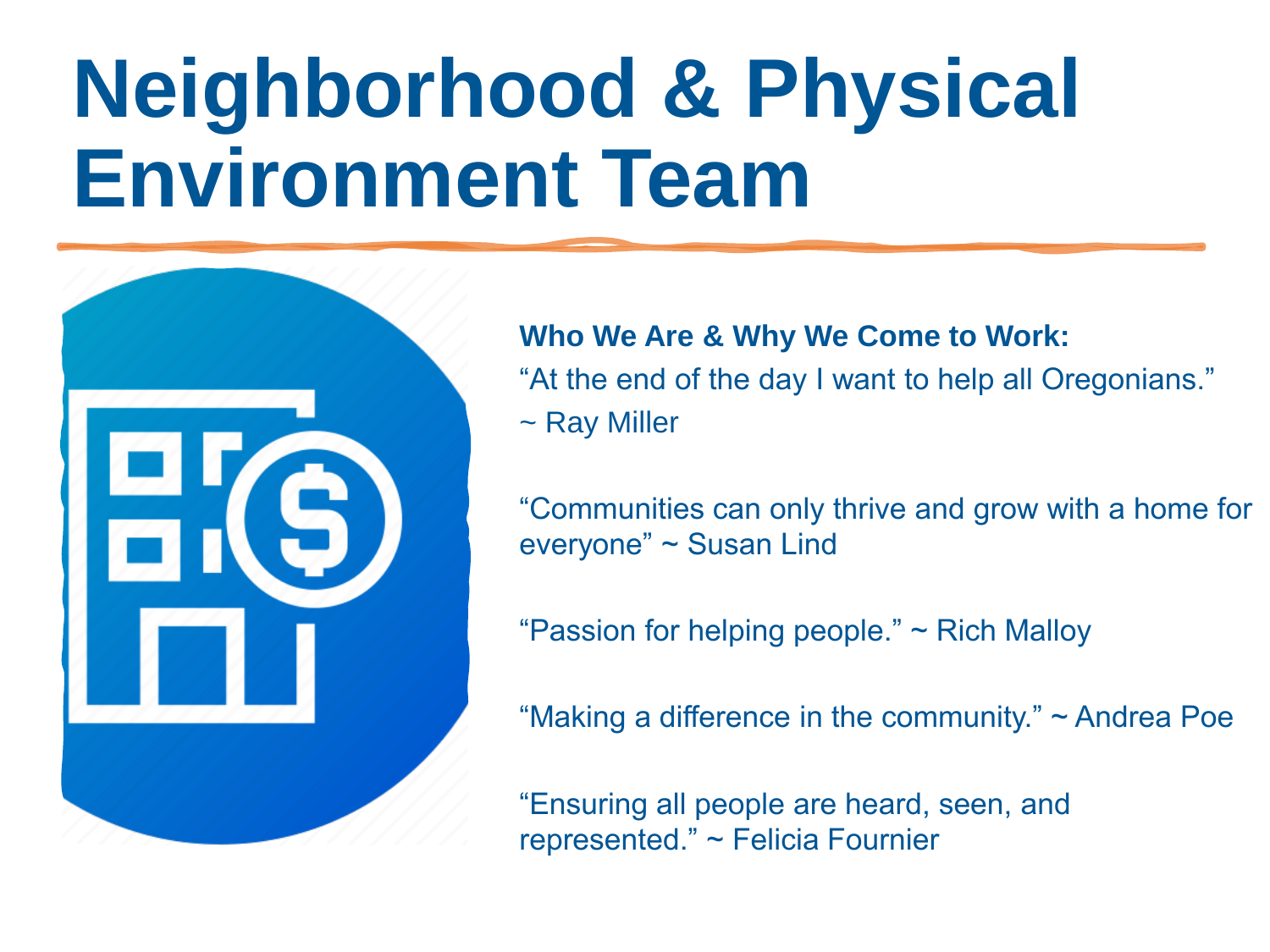# **Neighborhood & Physical Environment Team**

Provide funding for housing for people with behavioral health challenges

250 active projects, all over Oregon, predominately service organizations for mental and behavioral health

600 roughly funded over the years, average size projects include housing for 10-15 people

Culturally Responsiveness

We are *Equity in Action*

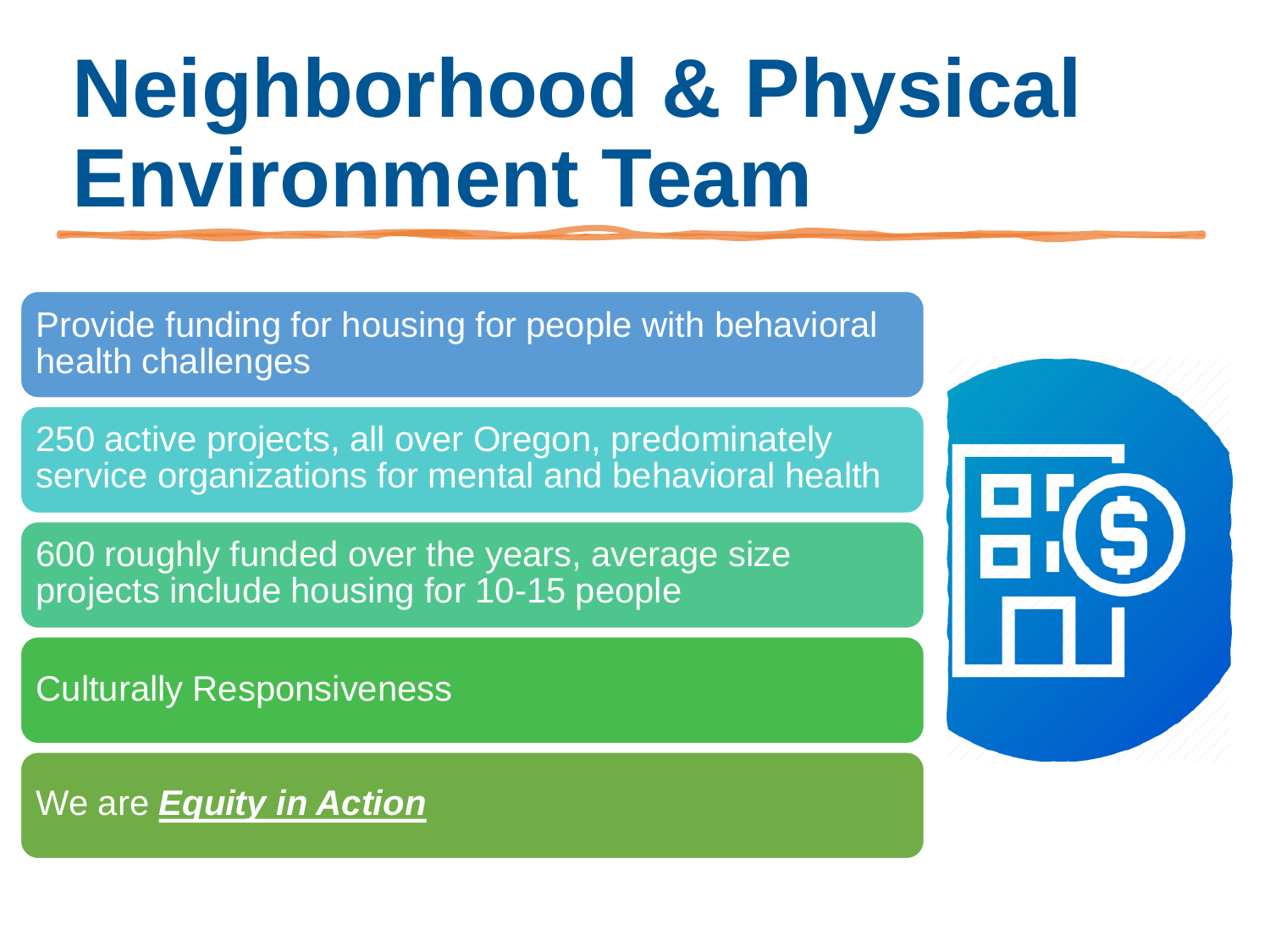# **Rent Assistance Program**

*LaNae Bowles – "My 'why' for doing this work is community empowerment"*



### **Our RA Program is:**

- **Tenant based**
- **Utilizes private sector apartments/homes**
- **Serves: people with Serious and Persistent Mental Illness (SPMI), with criminal history and houseless or at risk, and do not have lease-signing sufficient credit**
- **Supported housing providers cannot reject individuals due to medical needs or SUD history**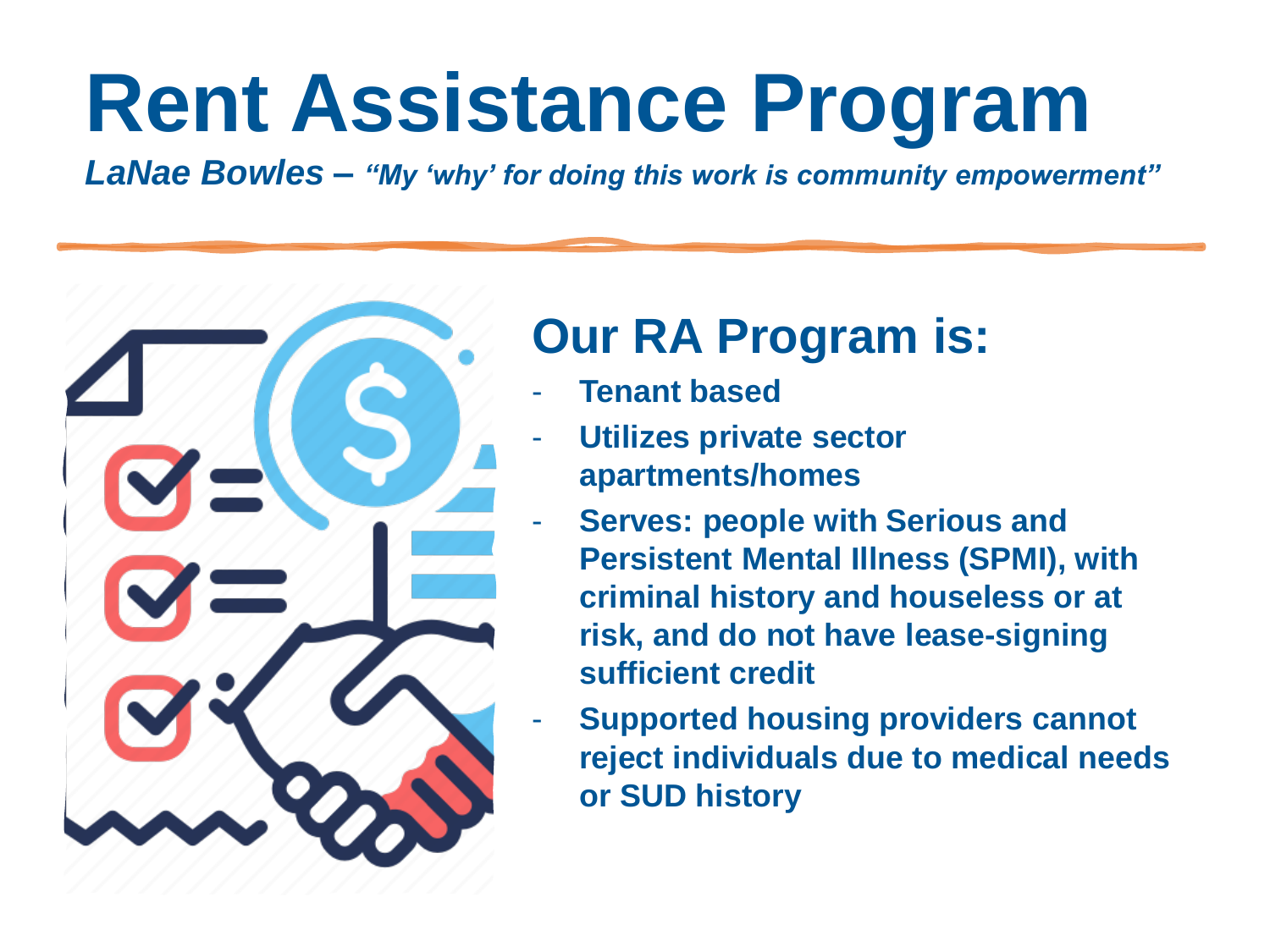# **Community Engagement**

*Blanca Barocio, Pablo Garcia, Vanlena Le, and LaDonna Lofland*

**"My 'why' for doing this work is to help our community partners make a difference with our fellow Oregonian" ~ Pablo**

#### **Planning Grants:**

- \$5 million in Planning Grants 104 awards:
	- \$50,000 each, to community mental health programs, Tribes, Regional Health Equity Coalitions, and other community organizations
- To conduct research and identify community needs
- Assess the feasibility of potential projects
- Conduct other planning activities aimed at increasing residential facility and housing capacity

#### **3 Progress Reports:**

- 1. Preliminary Report December 31, 2021
- 2. Mid-Progress Report April 30, 2022
- 3. Final Recommendations Report Aug. 15, 2022



## **COMMUNITY**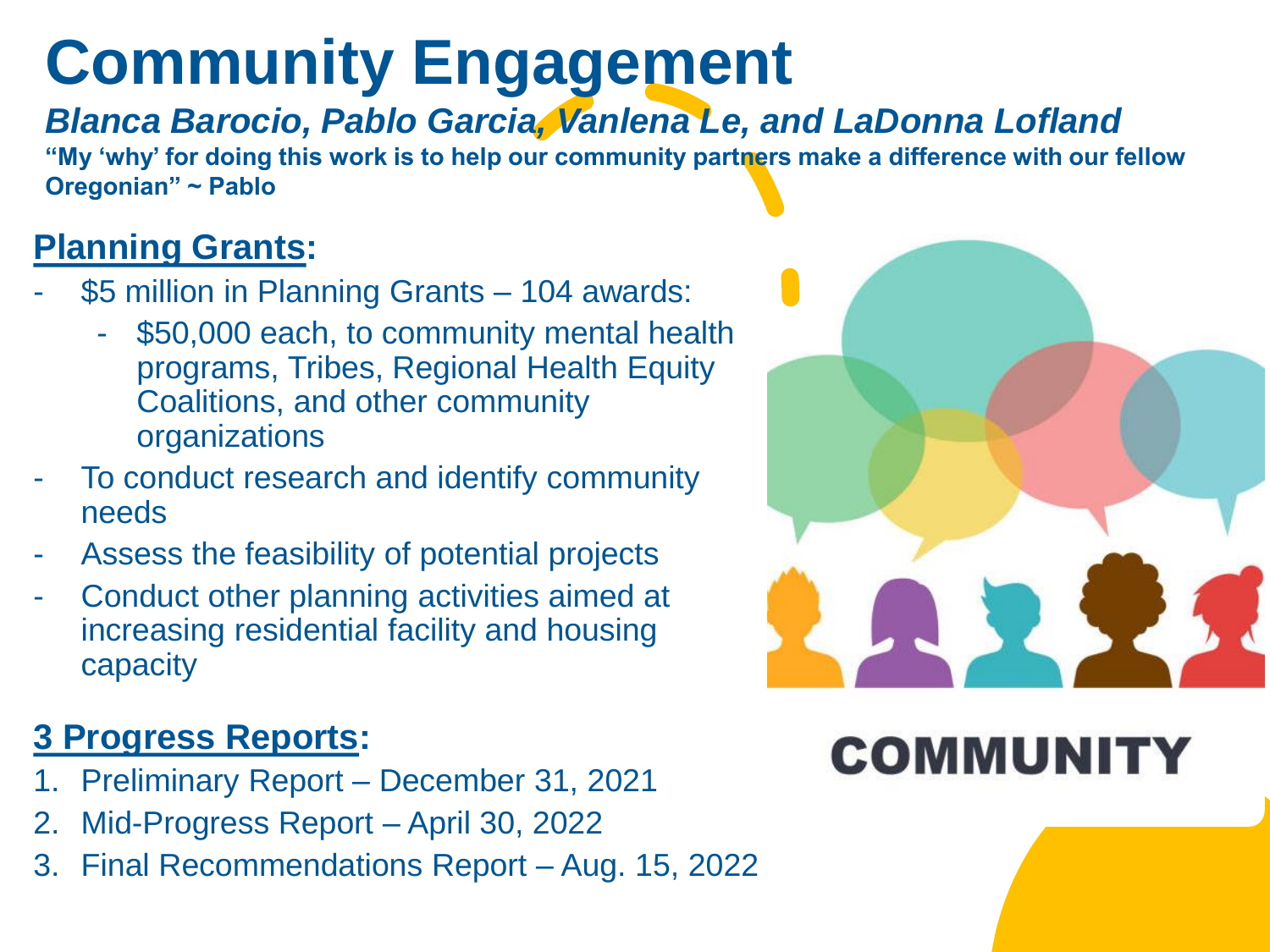# **Progress Reports and Feedback**

#### **Data Analysis:**

**The following reports are based on data received from the December 31st Planning Grant Progress Reports along with feedback and input received from our recent partnership meeting on March 29th.**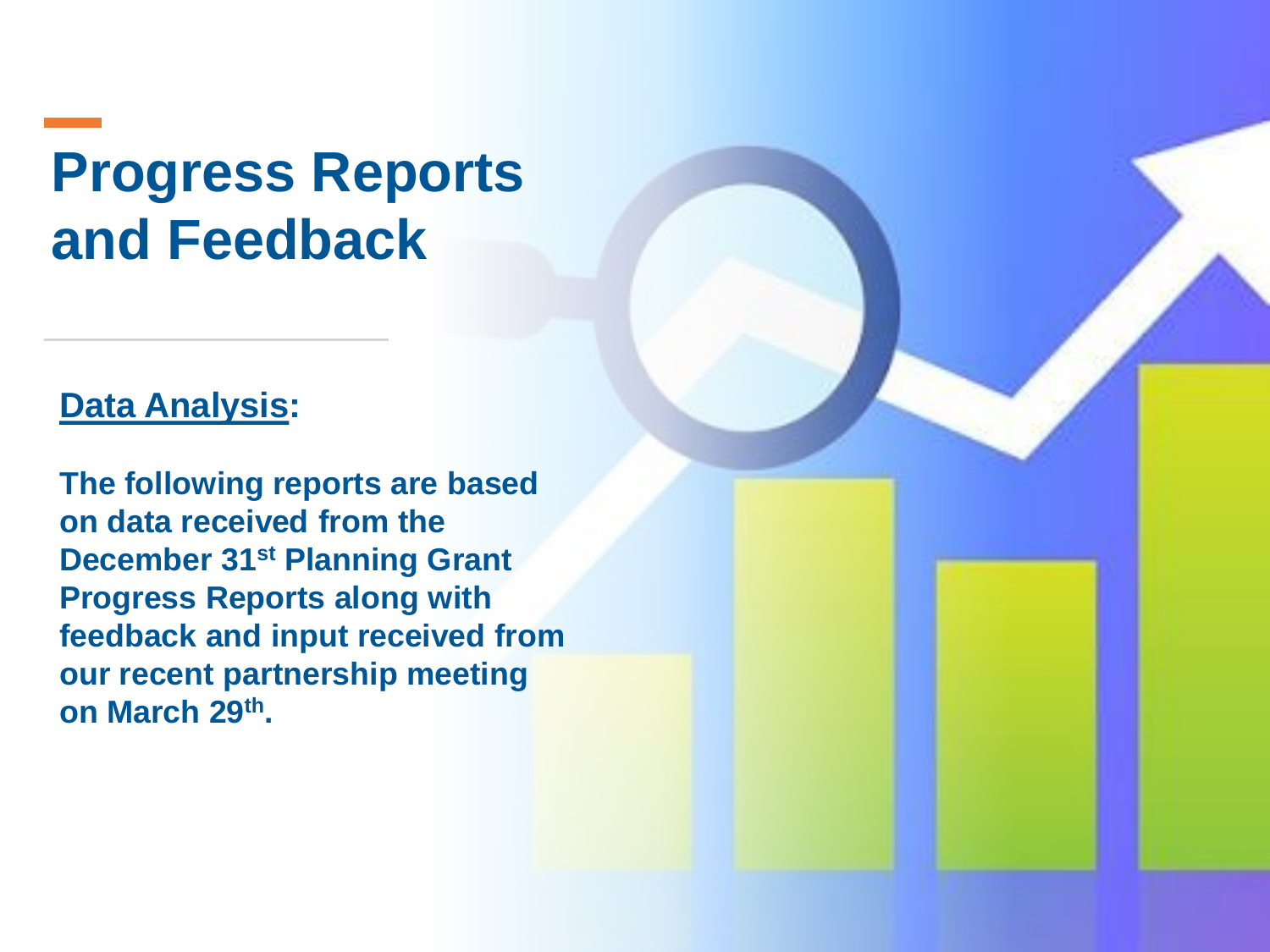# **Housing Services**



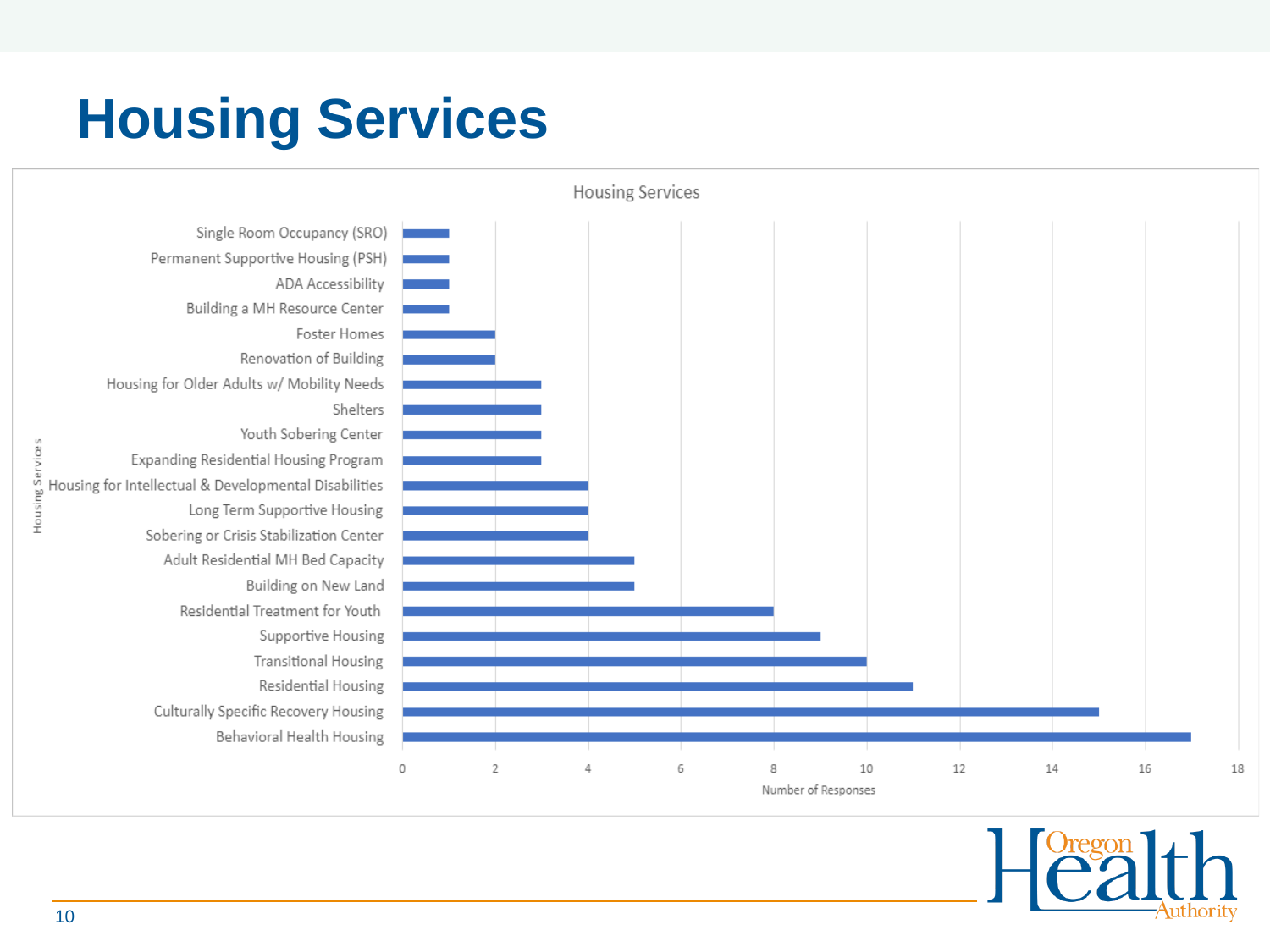## **Service Elements**



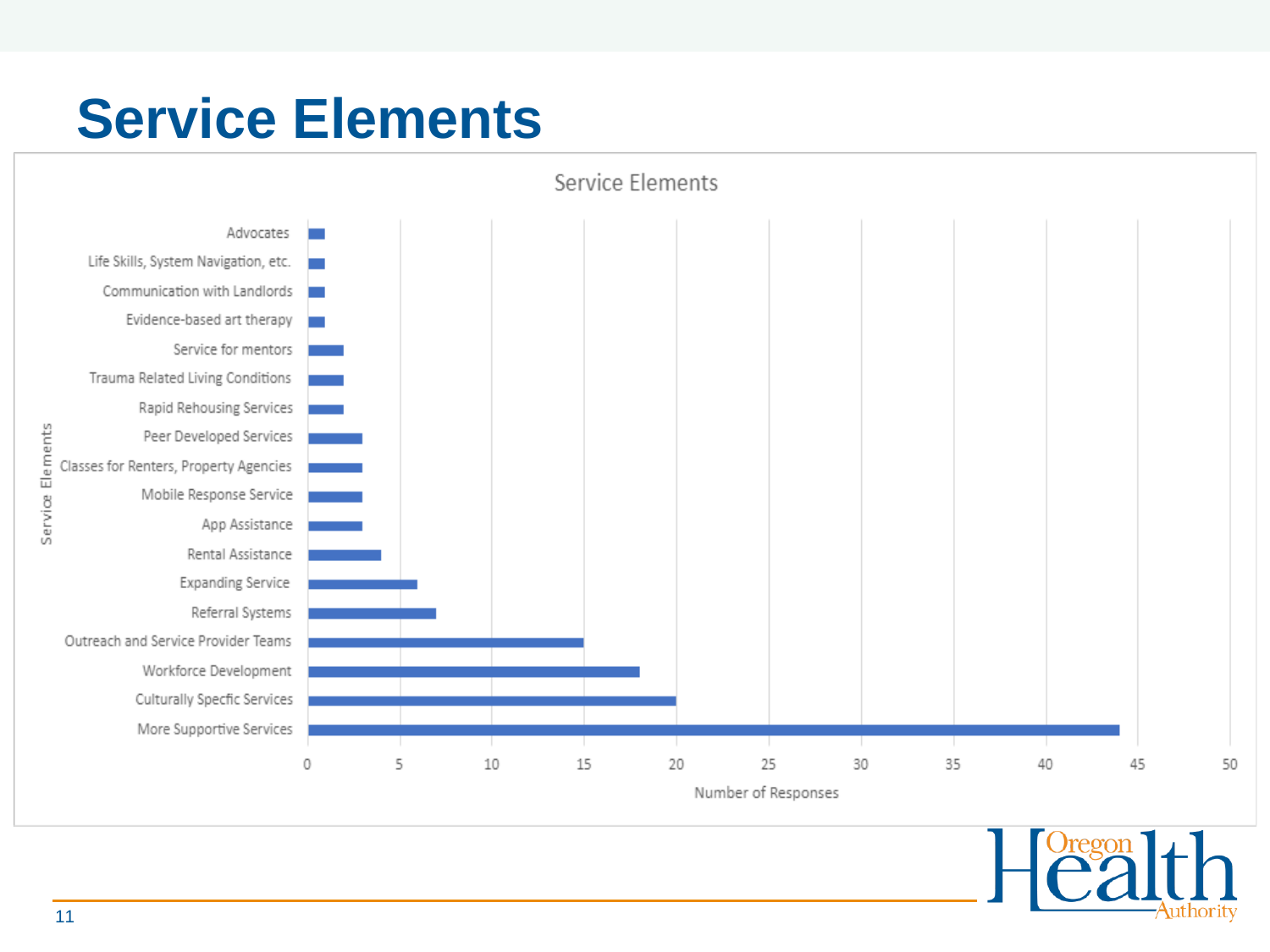# **Service Considerations**



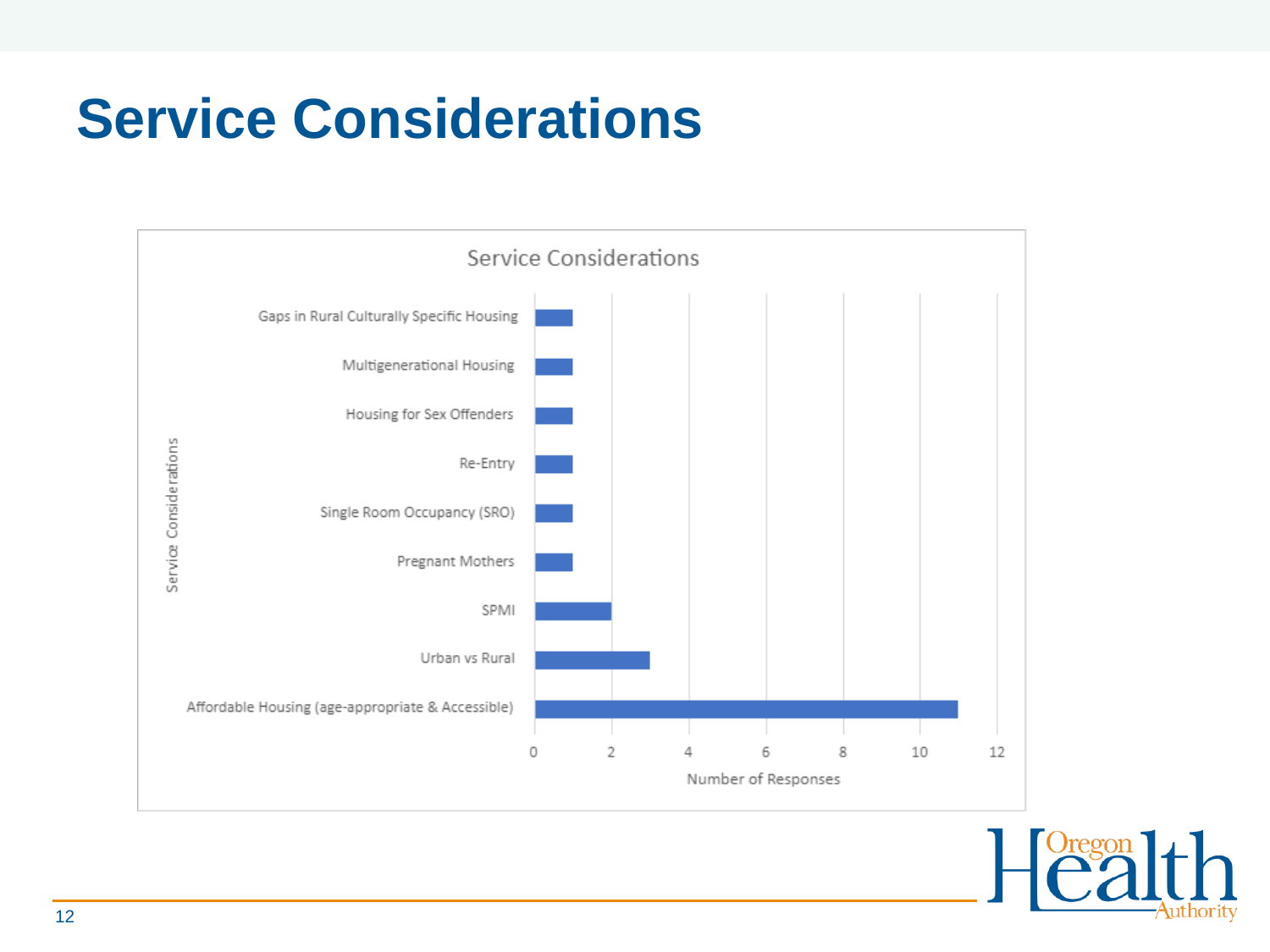# **TANF Behavioral Health Pilot Program:**

*Cailin Osborne – "I go to work every morning so I can advocate for people who share my lived experiences and create space for others to do the same"*

#### ➢ **HB 2032**

Identifying and reducing barriers to mental health and SUD services for TANF participants.

3 Participating Coordinated Care Organizations (CCOs)

Partnerships with local ODHS branches and community partners:

- Health Share Oregon & District 15 (Clackamas County)
- Umpqua Health Alliance & District 6 Douglas County
- Cascade Health Alliance & District 11 Klamath County